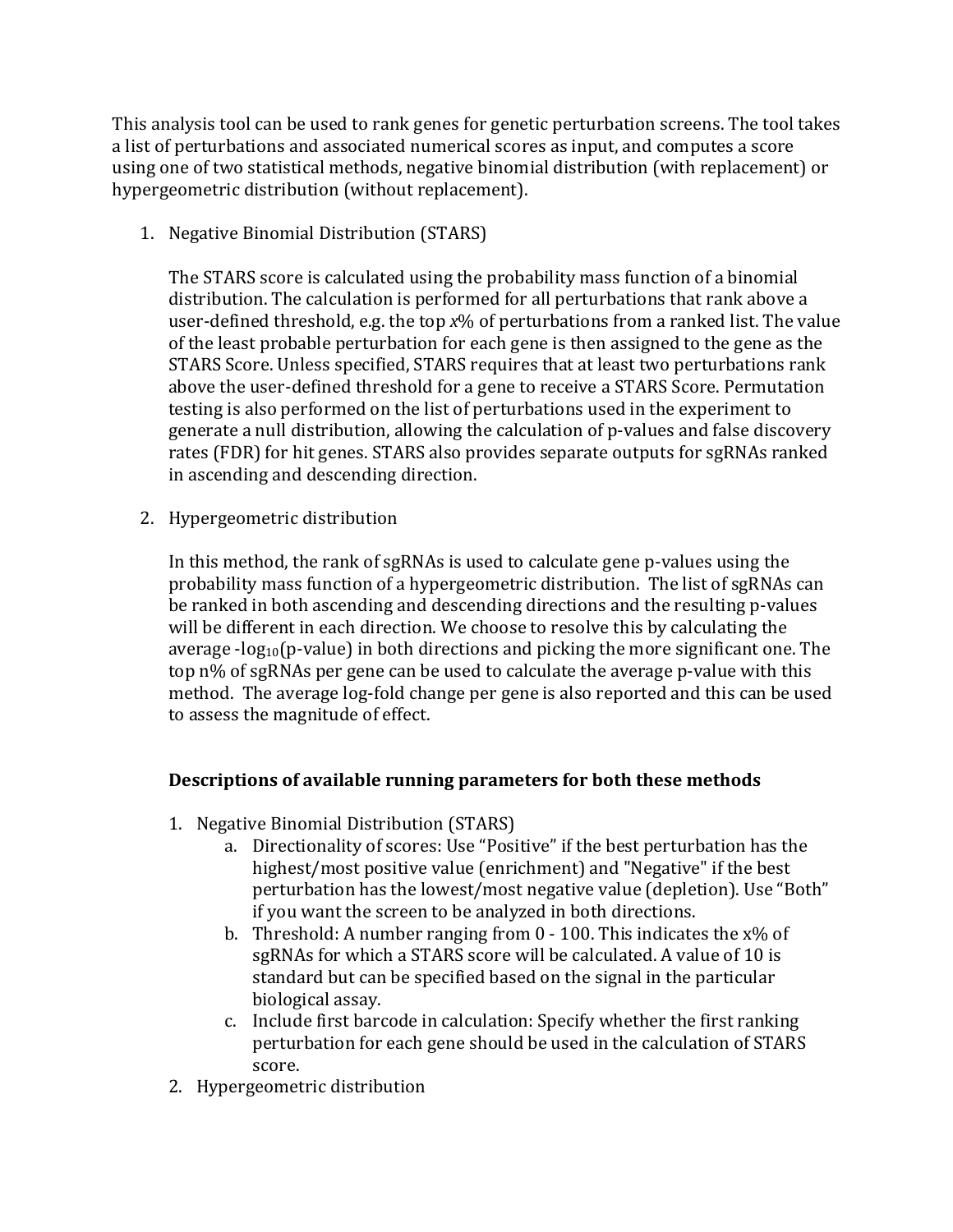- a. Top n% guides per gene: n% guides per gene to be used in the calculation of average p-value and average log-fold change. The default value is 100% i.e. use all guides per gene to calculate average p-value and average logfold change.
- b. Create negative control "dummy" genes with n guides per gene: Number of control guides to be used to create "dummy" control genes. Average number of guides per gene in the library is the suggested value.
- c.  $#$  of genes to label: The number of genes to be labeled on the enrichment and the depletion side of the volcano plot.
- d. Min. # of guides required per gene: Minimum number of guides required for a gene to be plotted on the volcano plot.
- e. Max. # of guides required per gene: Maximum number of guides required for a gene to be plotted on the volcano plot.
- f. Display no-site controls: Determines whether no-site controls will be displayed on the resulting volcano plot.
- g. Display one-intergenic-site controls: Determines whether one-intergenic-site controls will be displayed on the resulting volcano plot.

## **On landing page:**

**Format of chip file**: .txt file with first column containing the sgRNAs and second column containing the gene identifiers of the sgRNA targets.

**Format of Data file:** .txt file with the first column containing the list of sgRNAs as specified in the first column of the chip file and the consecutive columns containing the numerical inputs for each condition.

## **Description of output files**

This tool generates separate output files for every column in your input file. The column name will be included in the output file name.

1. Negative Binomial Distribution (STARS)

Only the genes with at least 2 perturbations ranking above the threshold will receive a STARS score and be reported in the output file. If the first perturbation was used to calculate the STARS score, all the genes with at least one perturbation ranking above the specified threshold will receive a STARS score and be reported in output file. The output file contains 10 columns:

- a. Gene identifier, from column 2 of the chip file
- b. Number of pertubations targeting the gene
- c. Ranks of perturbations targeting the gene
- d. Identity of perturbations
- e. Within-gene-rank of the least probable perturbation
- f. STARS score: -log10(value of least probable perturbation)